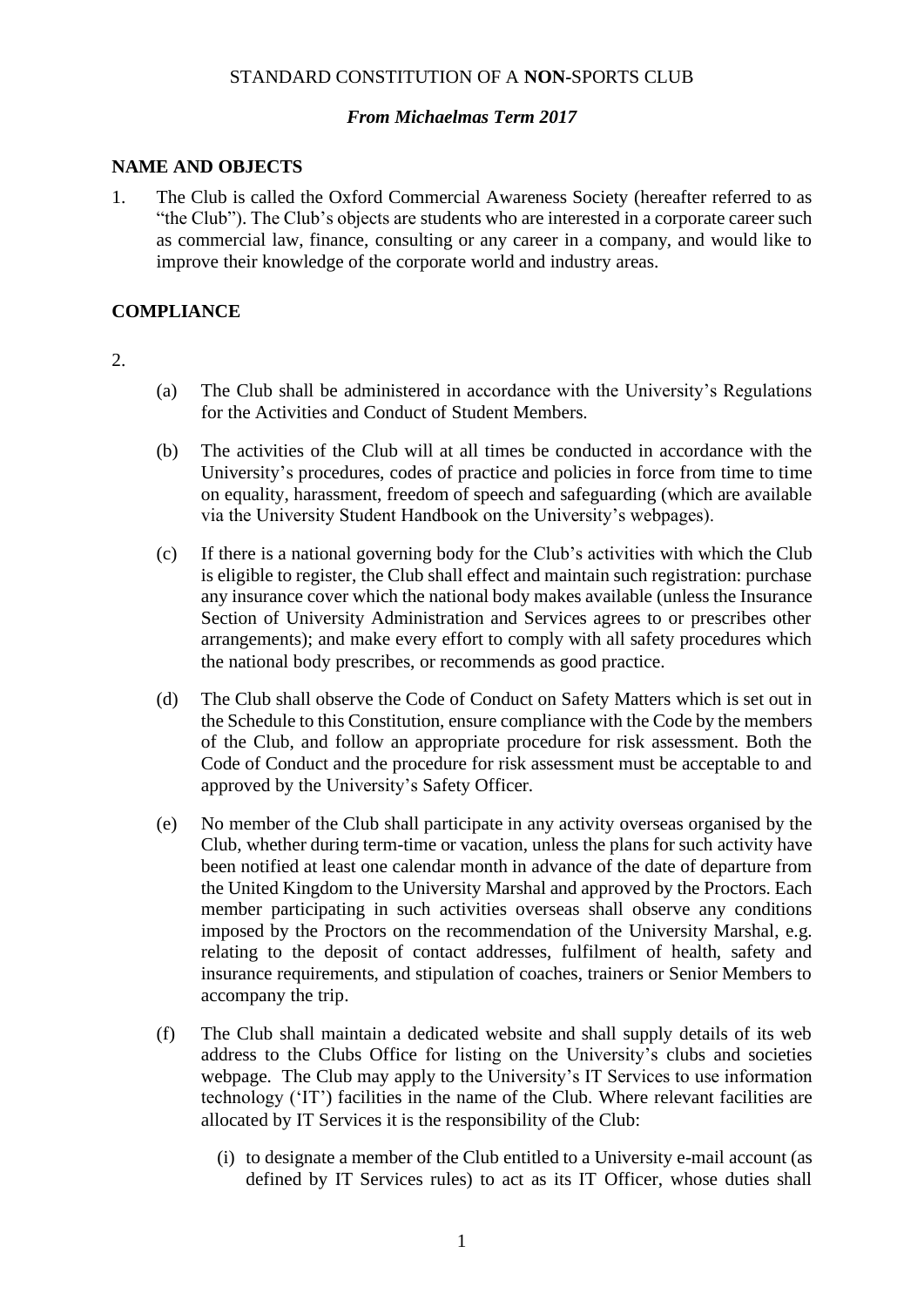include liaising with IT Services about the use of facilities allocated and passing on to the successor in office all records relating to the use of the facilities allocated;

- (ii) to designate one of its members (who may be, but need not necessarily be, the same as its IT Officer) or, exceptionally, a member of Congregation, to act as its principal Webmaster, whose duties shall include maintaining an awareness of the University guidelines on web and social media publishing, and co-ordinating and regulating access to the web facilities used by the Club;
- (iii) to comply with regulations and guidelines relating to the use of IT facilities published from time to time by IT Services;
- (iv) to ensure that everyone responsible under (i)-(iii) is competent to deal with the requirements, where necessary undertaking training under the guidance of IT Services.

### **MEMBERSHIP**

- 3. The members of the Club shall be those who are eligible and apply for membership of the Club, who are admitted to and maintained in membership by the Committee, and who have paid the relevant Club subscription.
- 4. Subject to paragraph 5, all student members of the University, and all persons whose names are on the University's Register of Visiting Students, shall be eligible to become members of the Club. A member shall continue to be eligible until given permission to supplicate for a degree, diploma or certificate, regardless of any continuing liability to pay fees to the University.
- 5. If the Club's objects relate directly to a protected characteristic as defined in section 4 of the Equality Act 2010, the Club may be entitled to restrict membership to members sharing that protected characteristic, provided that the Proctors shall first approve any such restriction.
- 6. The Committee may also, at its discretion, admit to membership:-
	- (a) students registered to read for diplomas and certificates in the University;
	- (b) student members of Permanent Private Halls who are not student members of the University;
	- (c) members of Ruskin College and Ripon College, Cuddesdon;
	- (d) members of Oxford Brookes University, provided that such members shall not constitute more than one-fifth of the total membership; and
	- (e) other persons not falling within paragraph 4 above or paragraphs 6(a) to (d) above, provided that such members shall not constitute more than one-fifth of the total membership.
- 7. The Committee, having specific regard to the Senior Member's advice in relation to the relevant matter, may remove a person from membership if removal of such person from membership is deemed to be in the best interests of the Club. If the person concerned is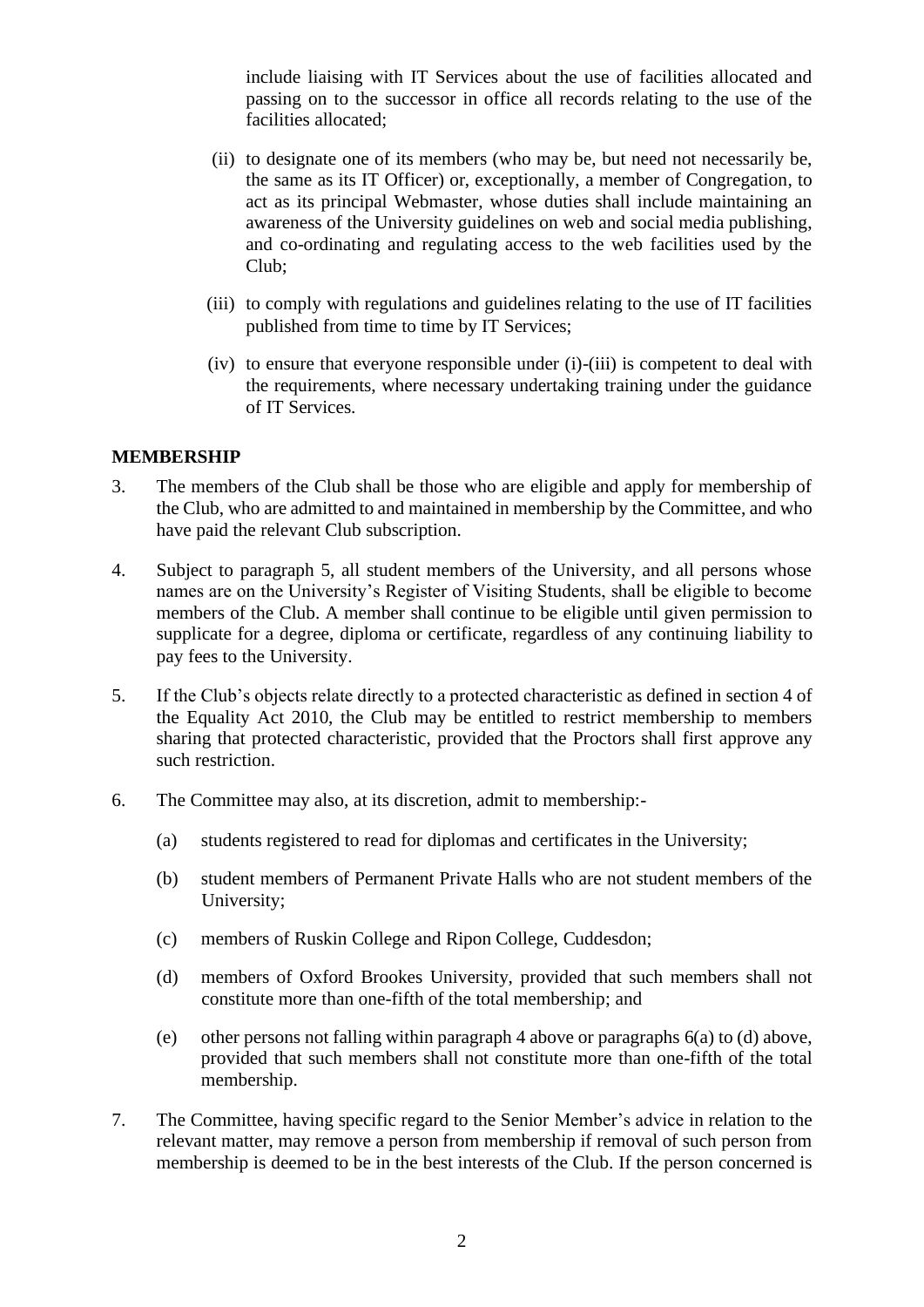an Oxford University student (i.e. within paragraphs 6(a), (b) or (c) above), that person may appeal against such removal to the Proctors.

# **MEETINGS OF THE MEMBERS**

- 8. There shall be an Annual General Meeting for all the members of the Club in Hilary Full Term, convened by the Secretary on not less than fourteen days' notice.
- 9. The Annual General Meeting will:
	- (a) receive the annual report of the Committee for the previous year and the annual accounts of the Club for the previous year, the report and accounts having been approved by the Committee;
	- (b) receive a report from the Committee on the Club's compliance with paragraph 2 above;
	- (c) elect Members of the Committee in accordance with paragraph 24 below: the Committee's nominations for the Officers and the Senior Member shall be contained in the notice of the Meeting: any alternative nominations must be seconded and have the consent of the nominee, and must be received in writing by the Secretary not less than seven days before the date of the Meeting: nominations for the other Committee Members may be taken from the floor of the meeting;
	- (d) consider any motions of which due notice has been given, and any other relevant business.
- 10. An Extraordinary General Meeting may be called in any Full Term; by the President, the Secretary or the Treasurer on not less than seven days' notice; or on a written requisition by seven or more members, stating the reason for which the meeting is to be called, and delivered to the Secretary not less than fourteen days before the date of the Meeting.
- 11. Prior to all General Meetings notice of the agenda shall be sent out with the notice of the Meeting.
- 12. The quorum for a General Meeting shall be ten members present in person or by proxy, of whom three must be members of the Committee. When any financial business is to be transacted there must be present the Treasurer, or a member of the Committee deputed by the Treasurer to represent the Treasurer's views to the Meeting (provided that where it is a case of a deputy, the only financial business transacted shall be that which was set out in the agenda accompanying the notice of the meeting).
- 13. Every matter, except where this Constitution provides otherwise, shall be determined by a majority of members present and voting. In the case of equal votes the President of the Club shall have a casting vote.
- 14. Minutes of all meetings shall be kept and formally adopted. Copies of the minutes shall be made available to members and, upon request, to the Proctors.

# **THE COMMITTEE**

15. The affairs of the Club shall be administered by a Committee consisting of not more than eight persons, which shall determine the subscriptions payable by the members of the Club, and have ultimate responsibility for the activities of the Club. Members of the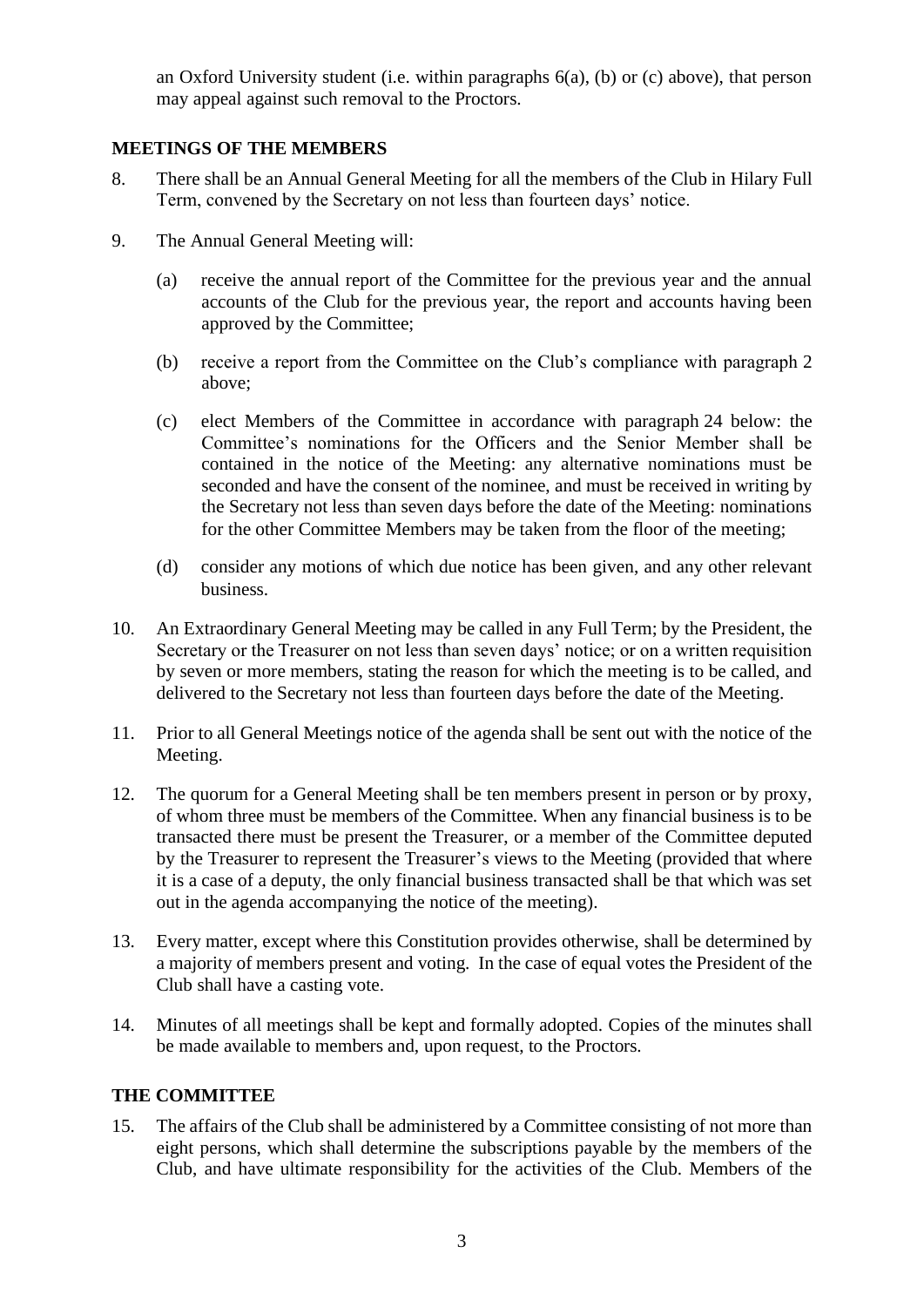University shall at all times make up the majority of the members of the Committee. The Committee shall have control of the funds and property of the Club, and of its administration.

- 16. No member of the Committee (or the Club) shall enter into or purport to enter into any arrangement, contract or transaction on behalf of the Club with a value exceeding £1,000 unless the Committee has resolved to approve the relevant arrangement, contract or transaction at a Committee meeting.
- 17. The quorum for a Committee meeting shall be four members present in person. When any financial business is to be transacted, there must be present either the Treasurer or a member of the Committee deputed by the Treasurer to represent the Treasurer's views to the meeting.
- 18. The Committee shall be made up of the President, the Secretary, the Treasurer (together, the "Office Holders"; and their offices are referred to as "the Offices"), the Senior Member and 5 other persons. The President, the Secretary and the Treasurer shall each be either a member of the Club whose eligibility stems from paragraph 4 above or paragraphs 6(a) to (c) above, or (with the approval of the Proctors) a member of Congregation. Where eligibility stems from paragraphs 6(a) to (c) above, the President, the Secretary and the Treasurer must each, on election to office, sign an undertaking to abide by relevant provisions of the University Student Handbook and other relevant University policies, and to accept the authority of the Proctors on Club matters.
- 19. The President shall have the right to preside at all meetings of the members of the Club and at all meetings of the Committee. Should the President be absent, or decline to take the chair, the Committee shall elect another member of the Committee to chair the meeting.
- 20. Minutes of all meetings, including Committee meetings, shall be kept and formally adopted. Copies of the minutes shall be made available to members and, upon request, to the Proctors.
- 21. The Secretary shall:
	- (a) maintain a register of the members of the Club, which shall be available for inspection by the Proctors, the Clubs Office and the Proctors' Office on request;
	- (b) give notice of meetings of the members and the Committee;
	- (c) draw up the agendas for and minutes of those meetings;
	- (d) notify the Proctors (through the Clubs Office) promptly following the appointment and resignation or removal of Office Holders and other members of the Committee;
	- (e) take responsibility for the operation and updating of a suitable club web-page displaying (at a minimum) current club contacts and the constitution;
	- (f) provide the Insurance Section with full details of any insurance cover purchased from or through a national governing body pursuant to paragraph 2(c) above; and
	- (g) inform the Proctors through the Clubs Office if the Club ceases to operate, or is to be dissolved, and in doing so present a final statement of accounts (the format of which the Proctors may prescribe).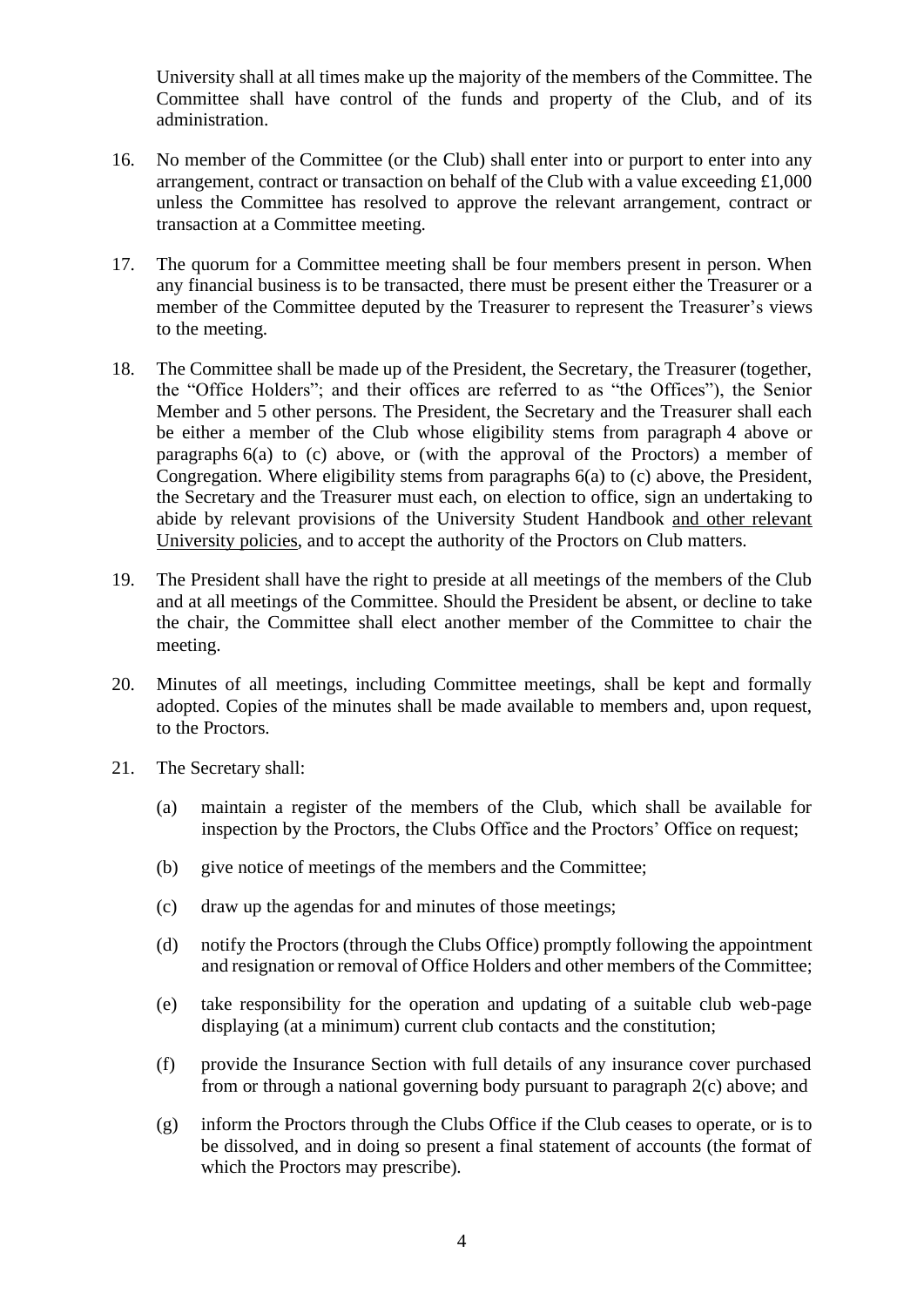- 22. The Treasurer shall:
	- (a) keep proper records of the Club's financial transactions in accordance with current accepted accounting rules and practices;
	- (b) develop and implement control procedures to minimise the risk of financial exposure, such procedures to be reviewed regularly with the University's Internal Audit Section ("Internal Audit");
	- (c) ensure that bills are paid and cash is banked in accordance with the procedures developed under (b);
	- (d) prepare an annual budget for the Club and regularly inform the Committee of progress against that budget;
	- (e) ensure that all statutory returns are made including VAT, income tax and corporation tax if appropriate;
	- (f) seek advice as necessary on tax matters from the University's Finance Division;
	- (g) develop and maintain a manual of written procedures for all aspects of the Treasurer's responsibilities;
	- (h) make all records, procedures and accounts available on request to the Senior Member, the Proctors and Internal Audit;
	- (i) forward to the Proctors (through the Clubs Office) by the end of the second week of each Full Term a copy of the accounts for the preceding term (the format of which the Proctors may prescribe) signed by the Senior Member, for retention on the Proctors' files; and
	- (i) if the Club has a turnover in excess of  $£25,000$  in the preceding year, or if owing to a change in the nature or scale of its activities, it may confidently be expected to have such a turnover in the current year, submit its accounts (the format of which the Proctors may prescribe) for independent professional inspection and report by a reporting accountant approved in advance by the Proctors. Accounts are to be ready for inspection within four months of the end of the Club's financial year and the costs of the inspection and report shall be borne by the Club. If requested by the reporting accountant, the Club shall submit accounts and related material as a basis for a review of accounting procedures, the cost likewise to be borne by the Club.
- 23. The Senior Member shall:-
	- (a) keep abreast of the actions and activities of the Club;
	- (b) provide information relating to the Club to the Proctors on request;
	- (c) seek to settle any preliminary disputes between the Committee and the members;
	- (d) following paragraph 22(i) above, consider whether the accounts of the Club are in order and, if so, sign them;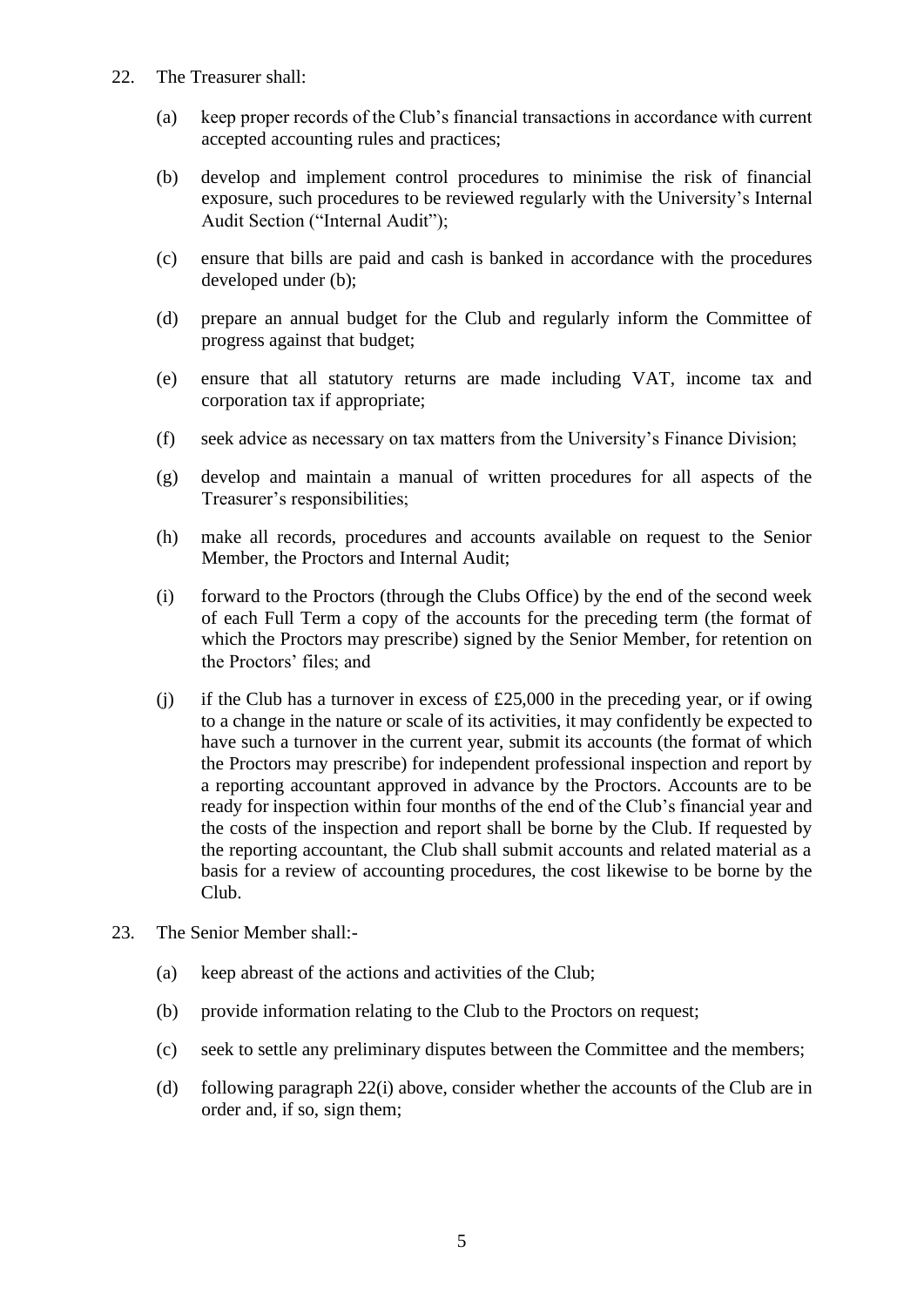- (e) ensure that adequate advice and assistance is available to the Secretary and the Treasurer in the performance of their responsibilities under paragraphs 21 and 22 above; and
- (f) be available to represent and speak for the Club in the public forum, and before the University authorities.
- 24. The members of the Committee shall be elected by the members of the Club annually, and shall be eligible for re-election. The members of the Club shall not appoint several individuals jointly to hold any of the Offices, nor allow any individual to hold more than one Office at a time. The members of the Club shall appoint a member of Congregation as the Senior Member when electing other members of the Committee each year provided that a Senior Member who has previously held office as Senior Member for more than five consecutive years shall not be eligible for re-appointment. The Senior Member shall be a member of the Committee *ex officio*.
- 25. If during the period between the annual elections to offices any vacancies occur amongst the members of Committee, the Committee shall have the power of filling the vacancy or vacancies up to the next Annual General Meeting by co-optation.
- 26. Each Office Holder must, and shall procure that other Office Holders shall, at the end of any term of Office, promptly hand to the relevant successor in Office (or to another member of the Club nominated by the Committee) all official documents and records belonging to the Club, together with (on request from the Committee) any other property of the Club which may be in the outgoing Office Holder's possession; and must complete any requirements to transfer authority relating to control of the Club's bank accounts, building society accounts, or other financial affairs.
- 27. Without derogating from its primary responsibility, the Committee may delegate its functions to finance and general purposes and other subcommittees which are made up exclusively of members of the Committee.
- 28. The Committee shall have power to make regulations and by-laws in order to implement the paragraphs of this Constitution, and to settle any disputed points not otherwise provided for in this Constitution.
- 29. No member of the Committee shall be removed from office except by the approving votes of two-thirds of those present in person or by proxy at a General Meeting.

# **INDEMNITY**

30. So far as may be permitted by law, every member of the Committee and every officer of the Club (each a "**relevant officer**") shall be entitled to be indemnified out of the Club's assets against all costs, charges, losses, expenses and liabilities incurred by the relevant officer in the execution or discharge of duties as a relevant officer or the exercise of powers as a relevant officer, or otherwise properly in relation to or in connection with the relevant officer's duties. This indemnity extends to any liability incurred by a relevant officer in defending any proceedings, civil or criminal, which relate to anything done or omitted or alleged to have been done or omitted by the relevant officer in that capacity and in which judgement is given in the relevant officer's favour (or the proceedings are otherwise disposed of without any finding or admission of any material breach of duty on the relevant officer's part), or in which the relevant officer is acquitted, or in